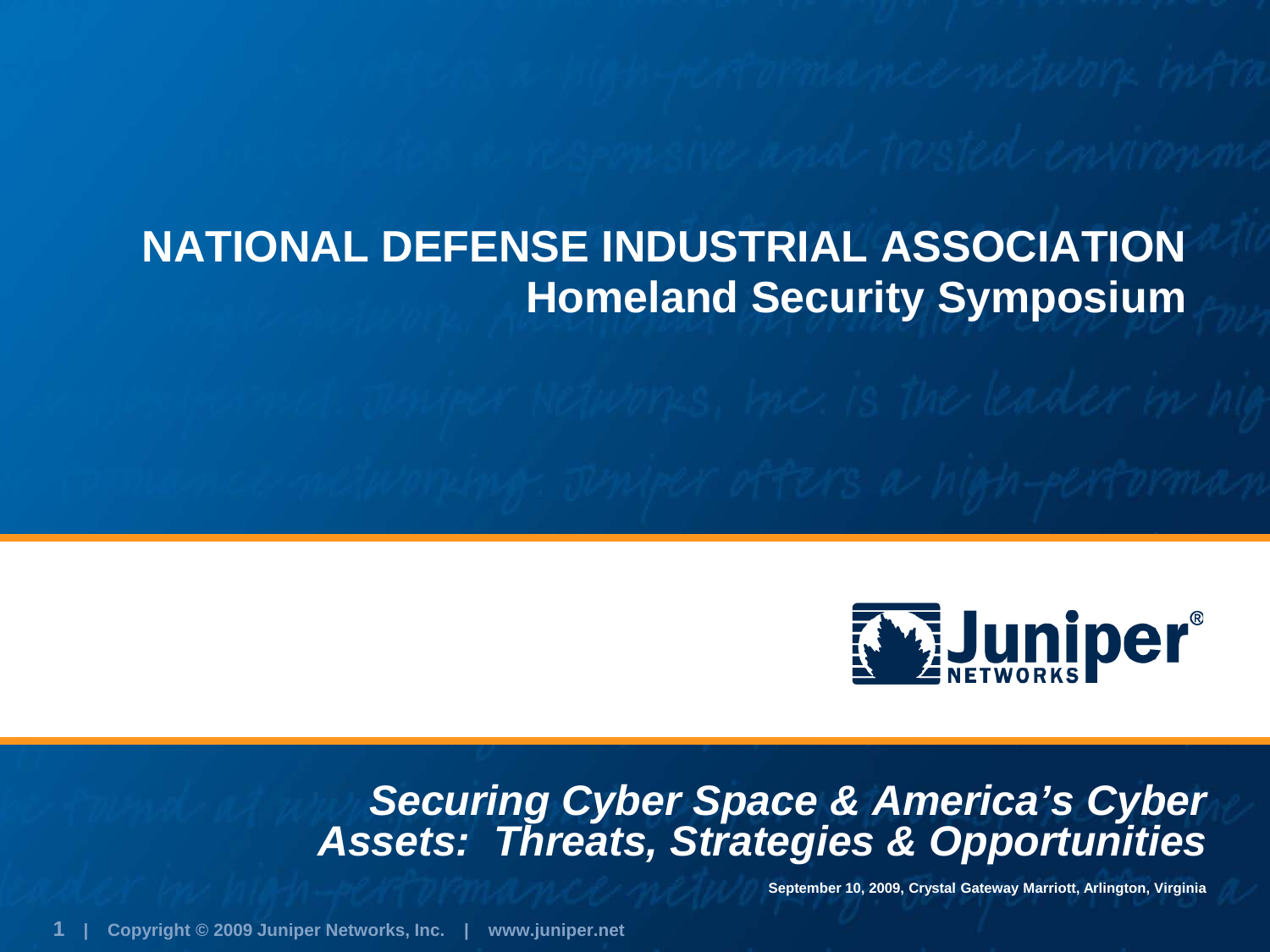### **Securing Cyber Space & America's Cyber Assets: Threats, Strategies & Opportunities**

- **IT SCC- IT Sector Baseline Sector Risk Assessment**
- **Comprehensive National Cybersecurity Initiative- Project 12**
- **National Security Telecommunications Advisory Committee: Cybersecurity Collaboration Task Force**
- **President's 60-Day Cybersecurity Policy Review**
- **National Cyber Incident Response Plan / Framework**
- **Cyber Storm III**

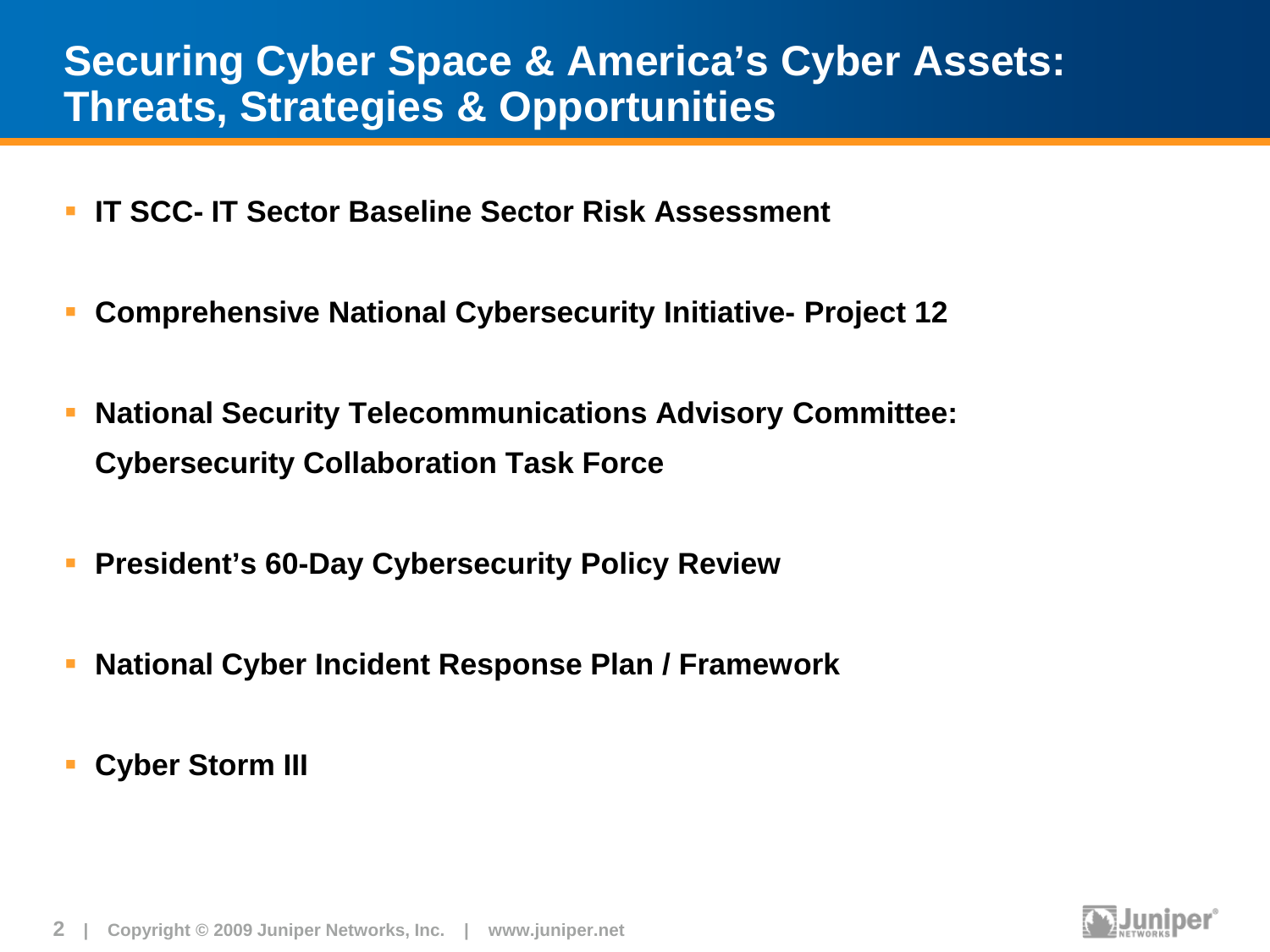## **The IT Sector Baseline Risk Assessment (ITSRA)**



- **The IT Sector Baseline Risk Assessment (ITSRA) is the result of unprecedented partnership among government and industry entities who engaged in a collaborative and iterative process to assess risk to critical IT Sector functions**
- **Conducted in support of the National Infrastructure Protection Plan (NIPP)**
	- **Sharing expertise allows for the accurate execution and refinement of the risk assessment methodology**
	- **Sharing information enhances the prevention, protection, response, and recovery from events that impact the Sector**
- **The IT Sector established a working group—the Risk Assessment Committee (formerly the Critical Functions and Information Sharing Working Group)—to coordinate and lead the IT Sector's risk assessment efforts** 
	- **Co-chaired by representatives of the Department of Homeland Security's National Cyber Security Division and IT Sector Coordinating Council**
	- **Participation was conducted under the auspices of the Critical Infrastructure Protection Advisory Council (CIPAC) framework**



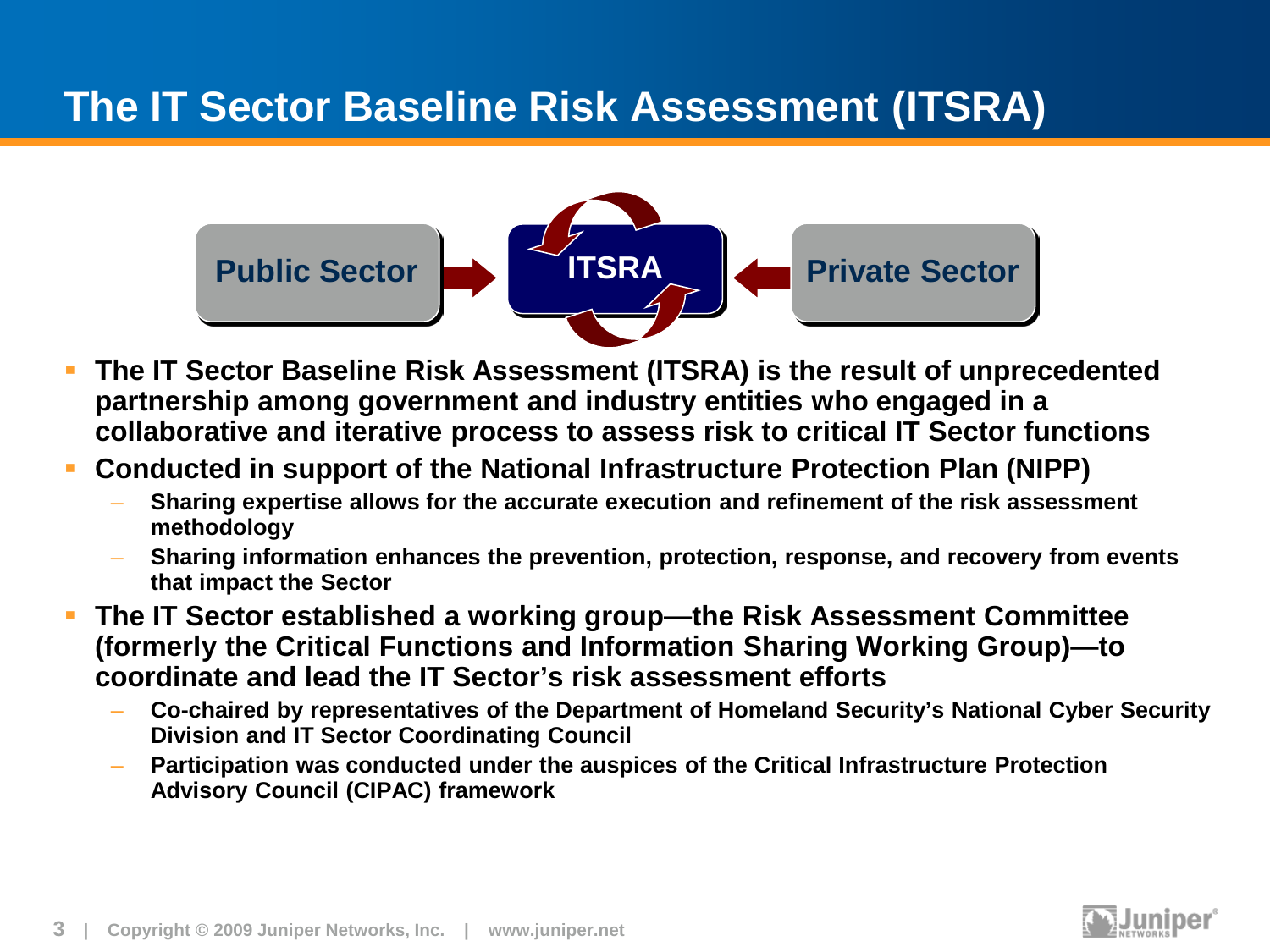### **ITSRA Scope: Analyze risks to critical IT Sector functions**

- **Focuses on Critical IT Sector Functions that are essential for national security, economic security, public health and safety, government services and the operation of other critical infrastructures**
- **DOES NOT focus on attacks against individual networks, systems, or information theft**
- **All-hazards risk assessment that provides an evaluation of IT Sector threats, vulnerabilities, and consequences and informs the development of strategies to mitigate sector-wide risks**
- **An initial baseline that provides the foundation for future enhancements**
- **The critical IT Sector functions are:**
	- **Produce and provide IT products and services**
	- **Provide incident management capabilities**
	- **Provide domain name resolution services**
	- **Provide identity management and associated trust support services;**
	- **Provide Internet-based content, information, and communications services**
	- **Provide Internet routing, access, and connection services**

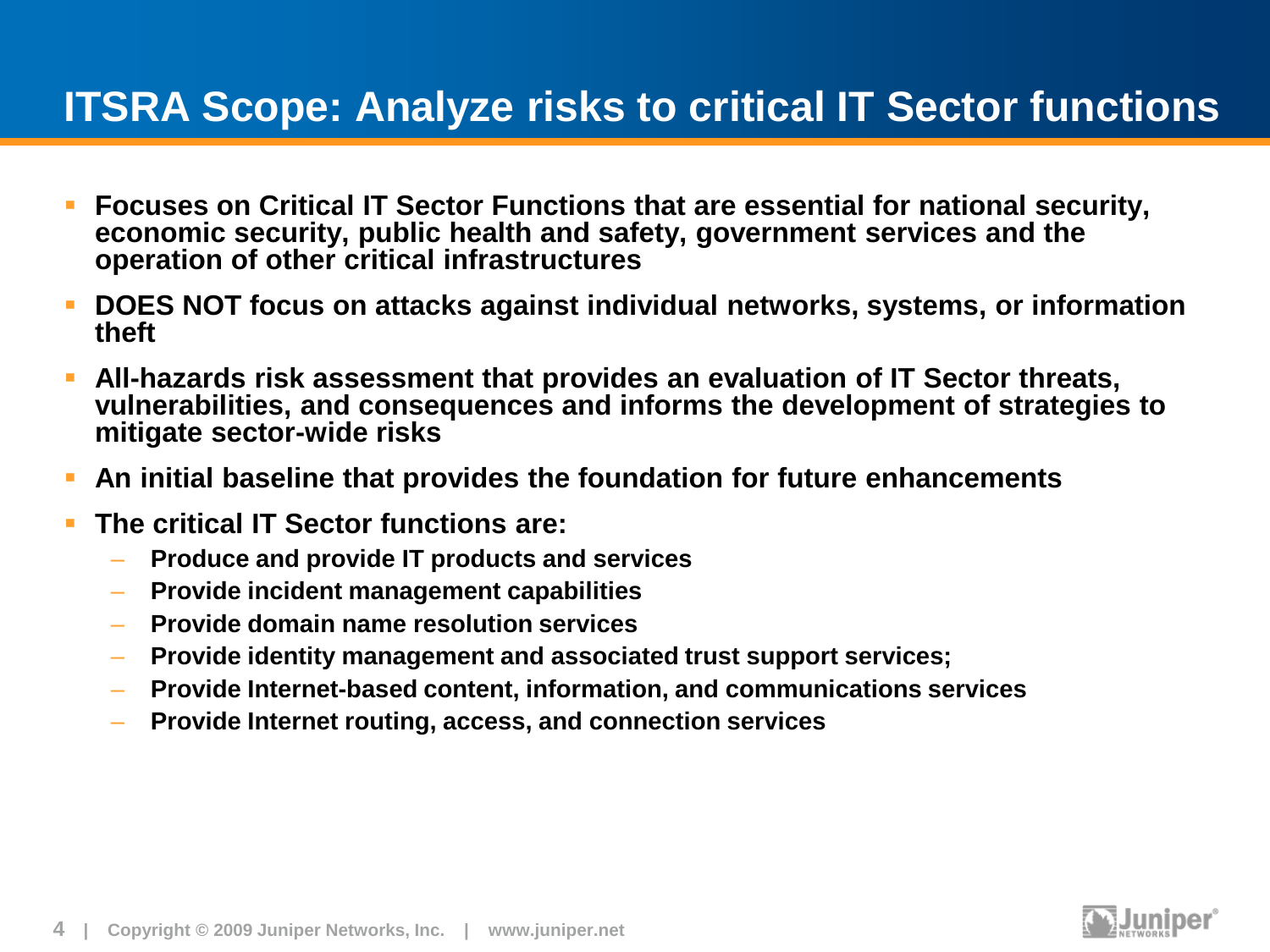### **ITSRA: A major accomplishment of the NIPP Partnership Model**

- **Validated the IT Sector's functions-based risk assessment approach**
- **Affirmed the resilience and redundancy of the infrastructure**
- **Identified significant interdependencies within functions**
- **As an example: Incident management depends on the availability of the Internet Content function**
- **Although several risks were identified throughout the critical functions, it is unlikely that any of these risks would lead to the complete failure of that function**

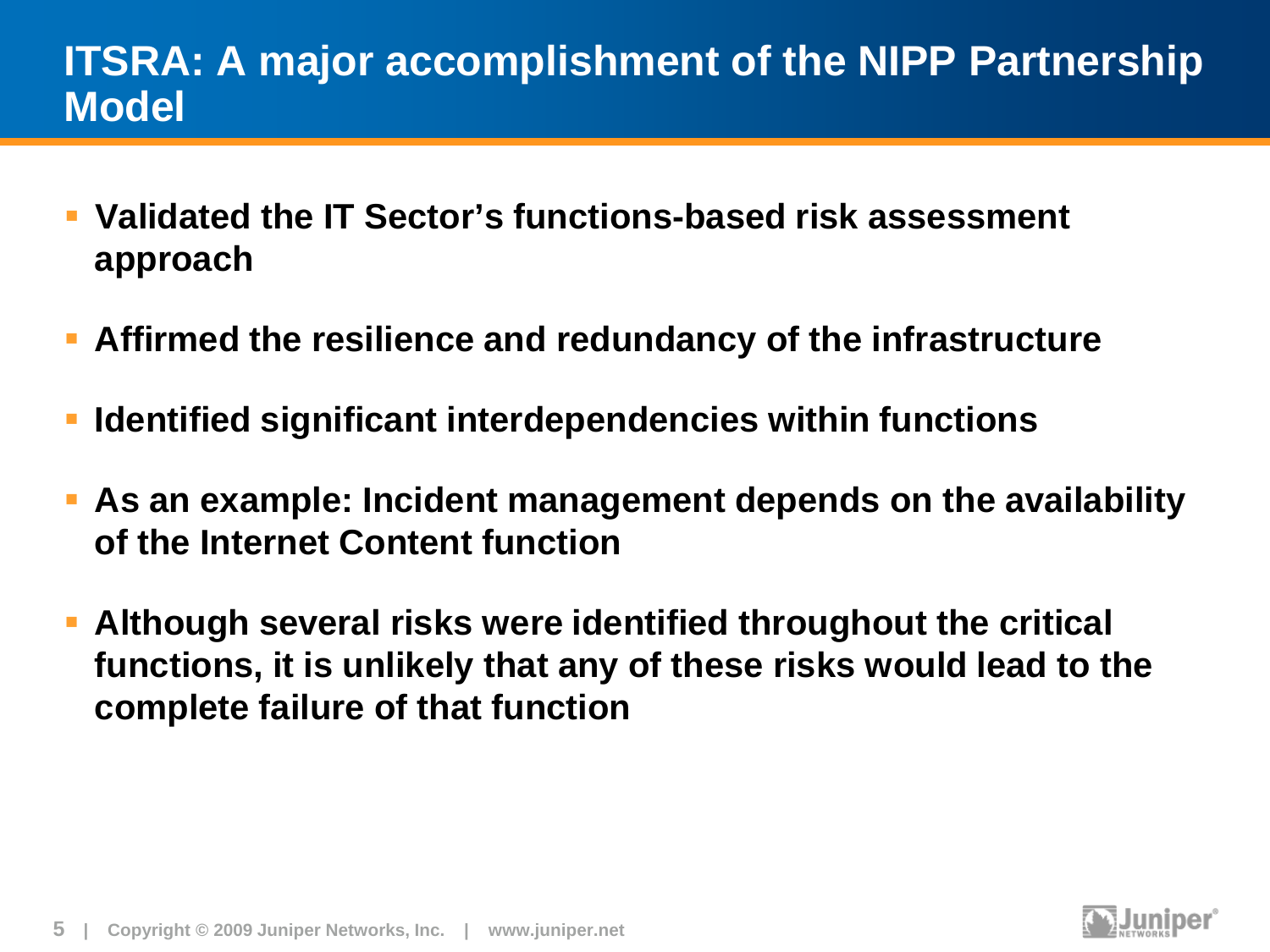## **National Cyber Security Initiative will have a dozen parts**

- **Trusted Internet Connection**
- **Intrusion detection**
- **Intrusion prevention**
- **Research and development**
- **Situational awareness, specifically through the National Cyber Security Center, which will coordinate information from all agencies to help secure cyber networks and systems and foster collaboration**
- **Cyber counter intelligence**
- **Classified network security**
- **Cyber education and training**
- **Implementation of information security technologies**
- **Deterrence strategies**
- **Global supply chain security**
- **Public/private collaboration**

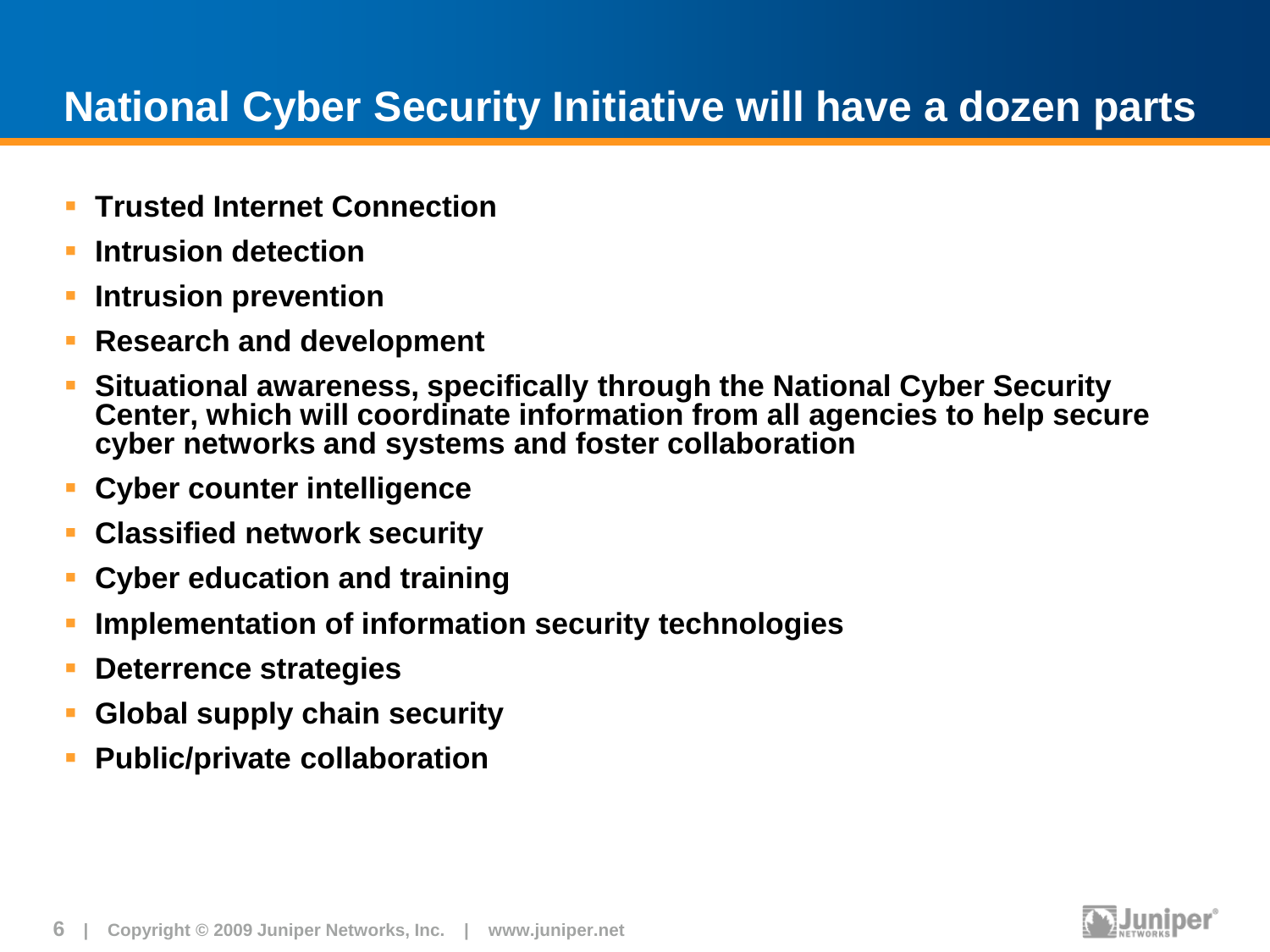### **The President's National Security Telecommunications Advisory Committee (NSTAC)**



### *Cybersecurity Collaboration Report*

*Strengthening Government and Private Sector Collaboration Through a Cyber Incident Detection, Prevention, Mitigation, and Response Capability*

May 2009

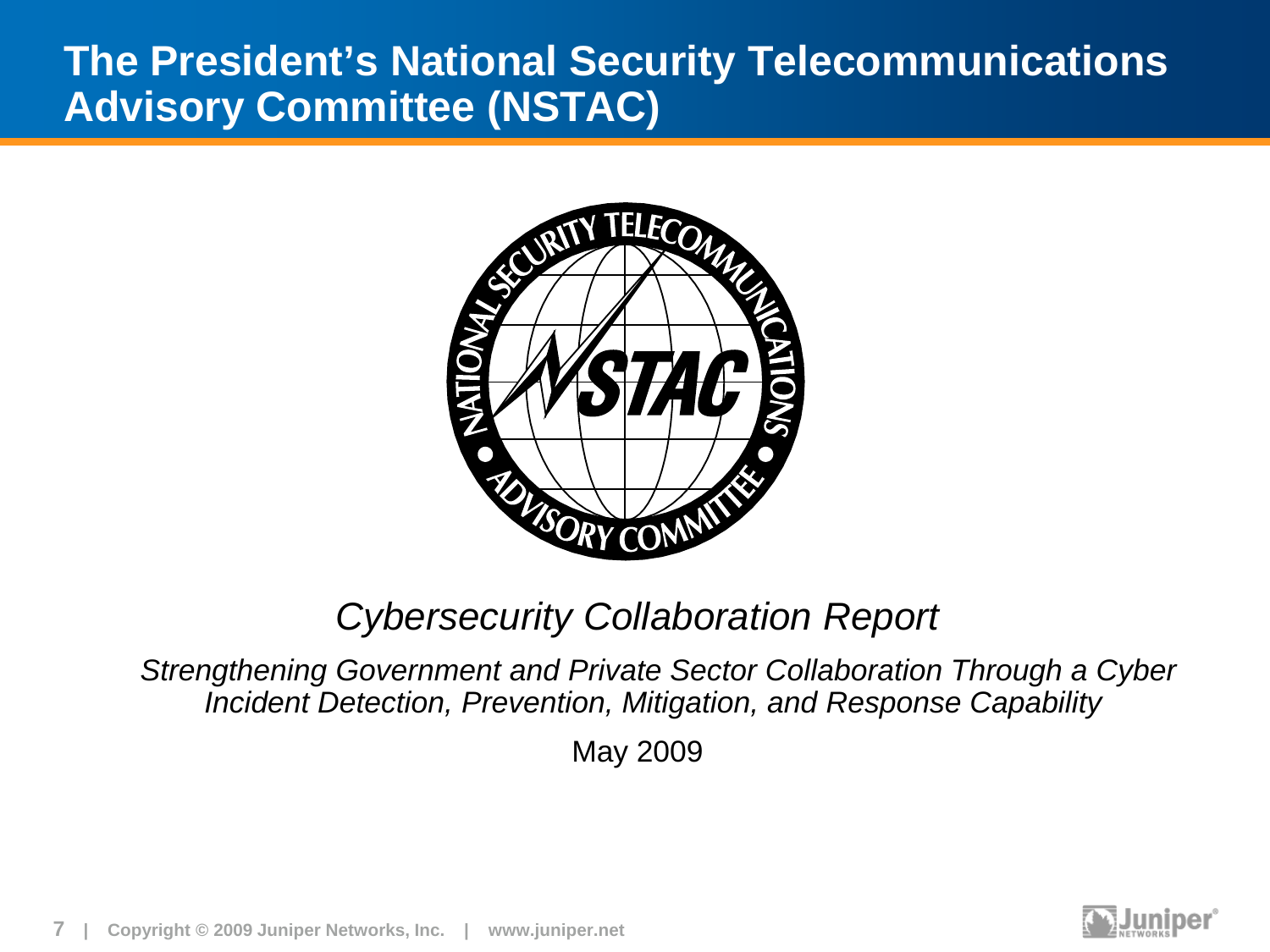**The White House Releases the 60-Day Cyber Security Review**

# **CYBERSPACE POLICY REVIEW**

## **Assuring a Trusted and Resilient Information and Communications Infrastructure**



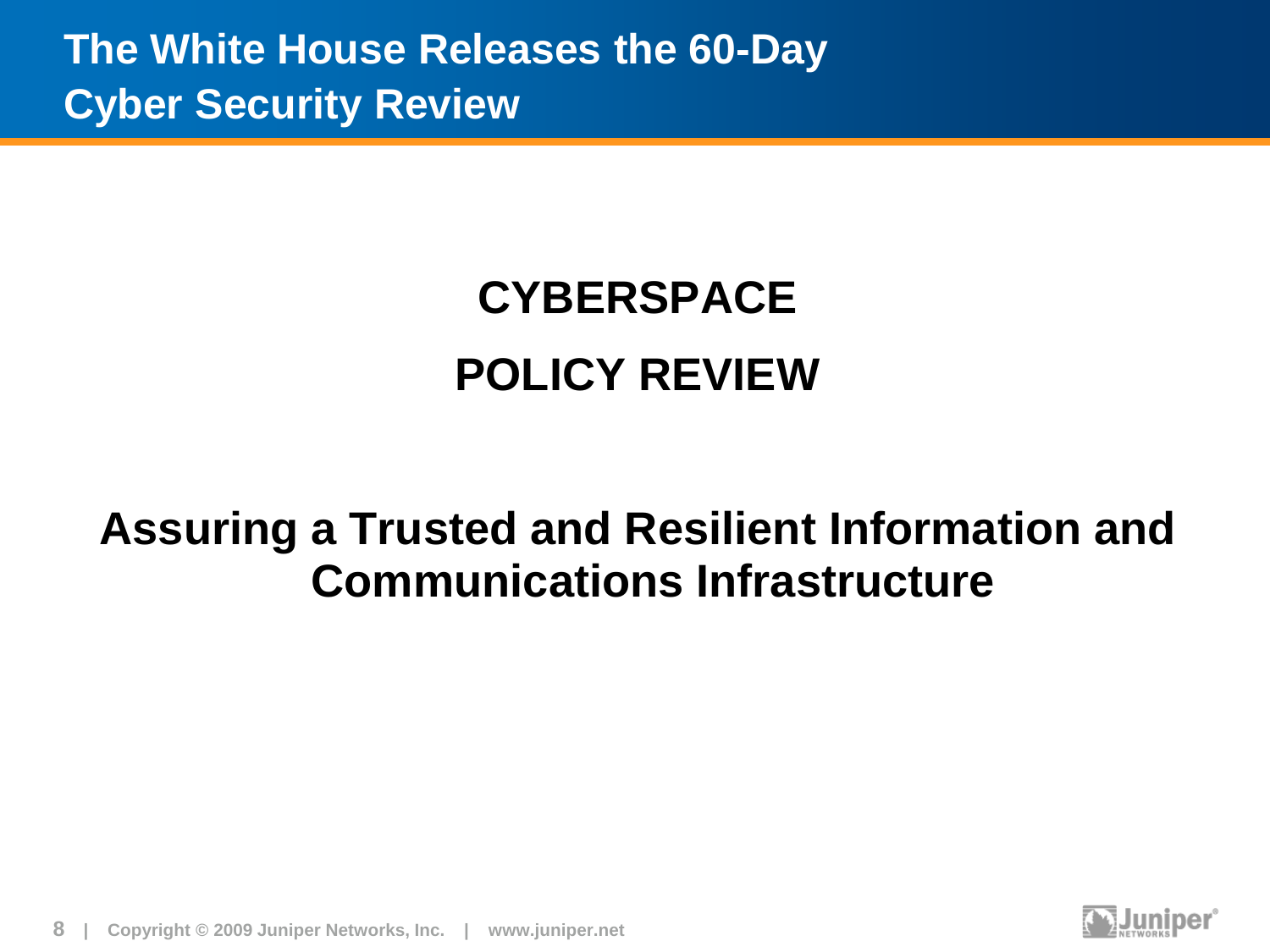**1. Appoint a cybersecurity policy official responsible for coordinating the Nation's cybersecurity policies and activities; establish a strong NSC directorate, under the direction of the cybersecurity policy official dual-hatted to the NSC and the NEC, to coordinate interagency development of cybersecurity-related strategy and policy.** 

**2. Prepare for the President's approval an updated national strategy to secure the information and communications infrastructure. This strategy should include continued evaluation of CNCI activities and, where appropriate, build on its successes.** 

**3. Designate cybersecurity as one of the President's key management priorities and establish performance metrics.** 

**4. Designate a privacy and civil liberties official to the NSC cybersecurity directorate.** 

**5. Convene appropriate interagency mechanisms to conduct interagency-cleared legal analyses of priority cybersecurity-related issues identified during the policy-development process and formulate coherent unified policy guidance that clarifies roles, responsibilities, and the application of agency authorities for cybersecurityrelated activities across the Federal government.** 

**6. Initiate a national public awareness and education campaign to promote cybersecurity.** 

**7. Develop U.S. Government positions for an international cybersecurity policy framework and strengthen our international partnerships to create initiatives that address the full range of activities, policies, and opportunities associated with cybersecurity.** 

**8. Prepare a cybersecurity incident response plan; initiate a dialog to enhance public-private partnerships with an eye toward streamlining, aligning, and providing resources to optimize their contribution and engagement** 

**9. In collaboration with other EOP entities, develop a framework for research and development strategies that focus on game-changing technologies that have the potential to enhance the security, reliability, resilience, and trustworthiness of digital infrastructure; provide the research community access to event data to facilitate developing tools, testing theories, and identifying workable solutions.** 

**10. Build a cybersecurity-based identity management vision and strategy that addresses privacy and civil liberties interests, leveraging privacy-enhancing technologies for the Nation.** 

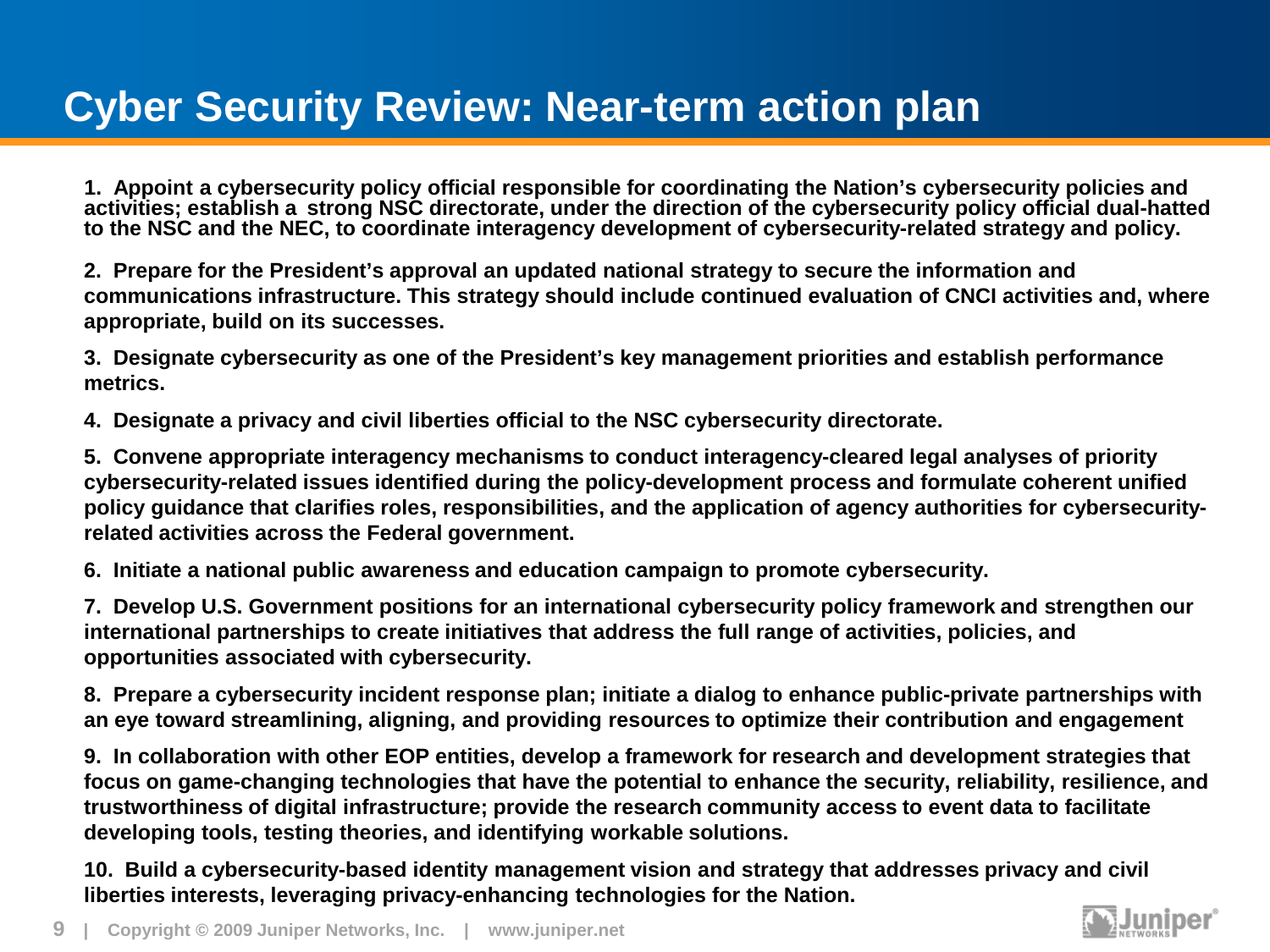## **Creating effective information sharing and incident response**

**8. Prepare a cybersecurity incident response plan; initiate a dialog to enhance public-private partnerships with an eye toward streamlining, aligning, and providing resources to optimize their contribution and engagement** 

- Build a Framework for Incident Response
- Enhance Information Sharing To Improve Incident Response **Capabilities**

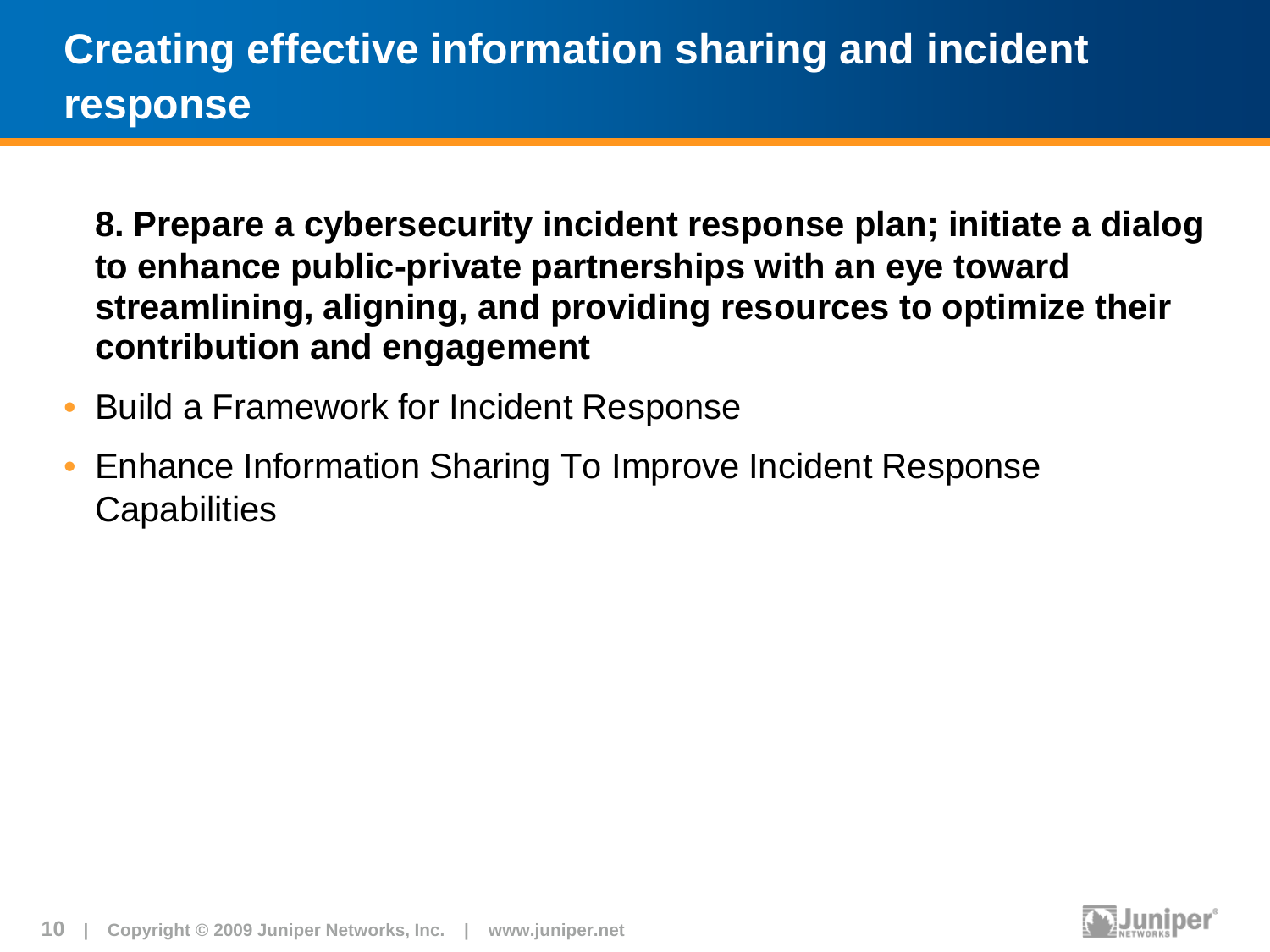### **DHS' Cyber Storm III to test Obama's national cyber response plan**

# **National Cyber Storm III Exercise**

## **September, 2010**